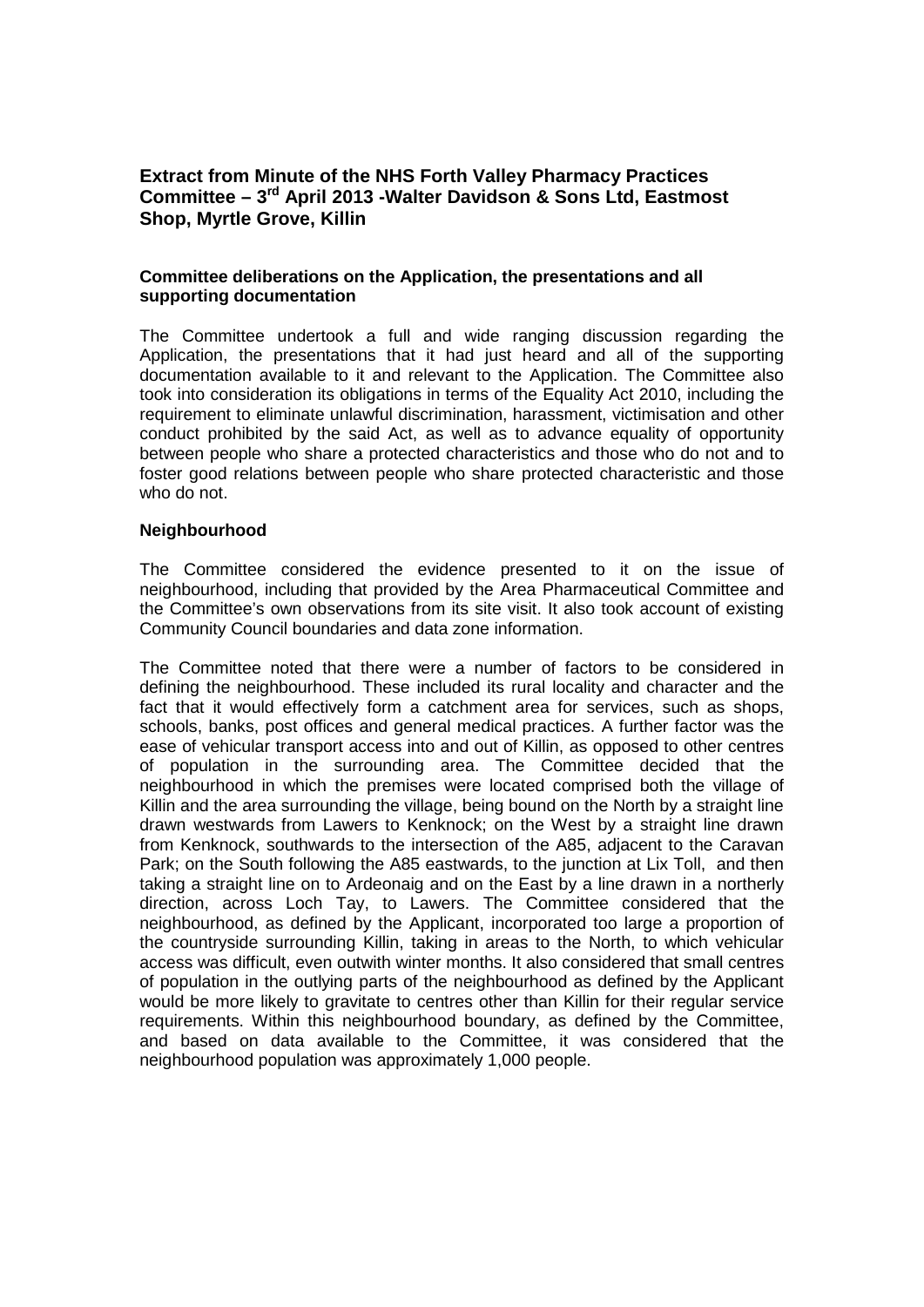## **Adequacy of Existing Provision of Pharmaceutical Services and Necessity or Desirability**

Having reached a decision on the neighbourhood, the Committee was then required to consider the adequacy of existing pharmaceutical services in the neighbourhood, and whether granting the Application was necessary or desirable to secure adequate provision of pharmaceutical services in the neighbourhood.

Within the neighbourhood, as defined by the Committee, it was noted that there were currently no pharmacies providing pharmaceutical services. All pharmacies that could provide pharmaceutical services to the neighbourhood, from outwith, were far distant from the main centre of population of the neighbourhood, necessitating a round trip of approximately 45 miles, by road.

The Committee noted the evidence before it regarding both the size of the resident neighbourhood population and that such population was not forecast to grow substantially in the next few years due to any sizeable new housing development. It also noted that the neighbourhood population rose significantly each year, on a seasonal basis, and that Killin provided a year round focus for recreational pursuits and outdoor events. The Committee took account of the evidence available on the issue of population demographics, concluding that there was, generally, an aging residential population within the neighbourhood, with a care home being located within its boundaries. The Committee also noted that car ownership in the neighbourhood was at a fairly high level, as would be anticipated in such a rural situation.

On the issue of access to existing pharmaceutical services located outwith the neighbourhood, the Committee considered that it had relatively little information before it regarding where the neighbourhood population currently accesses the full range of pharmaceutical services. However, the Committee did take particular account of the fact that all pharmacies located outwith the neighbourhood were located a significant number of miles from the centre of the neighbourhood population. The Committee considered that such outlying pharmacies all lay too far distant from the neighbourhood to reasonably expect its population to access pharmaceutical services by road, either by using private vehicles or public transport.

The Committee considered the issue of the viability of a pharmacy at the premises. It was the view of the Committee that there would be no likely significant viability issues for a pharmacy at the premises. This view was based on the financial information made available to the Committee by both the Applicant and the Interested Party, which could be accepted by the Committee, and also the information available to it regarding the levels of prescription activity currently handled under dispensing arrangements by the practice. The Committee did not consider that any other pharmacies outwith the neighbourhood would be significantly affected by the opening of a new pharmacy at the premises, given their location far distant from the neighbourhood, and their apparent provision of only very low levels of pharmaceutical service for residents of the neighbourhood. The Committee was also satisfied that there would be no likely delays in opening a pharmacy at the premises and it welcomed assurances made by the Applicant that existing delivery arrangements would be maintained and the frequency of deliveries to drop off points improved.